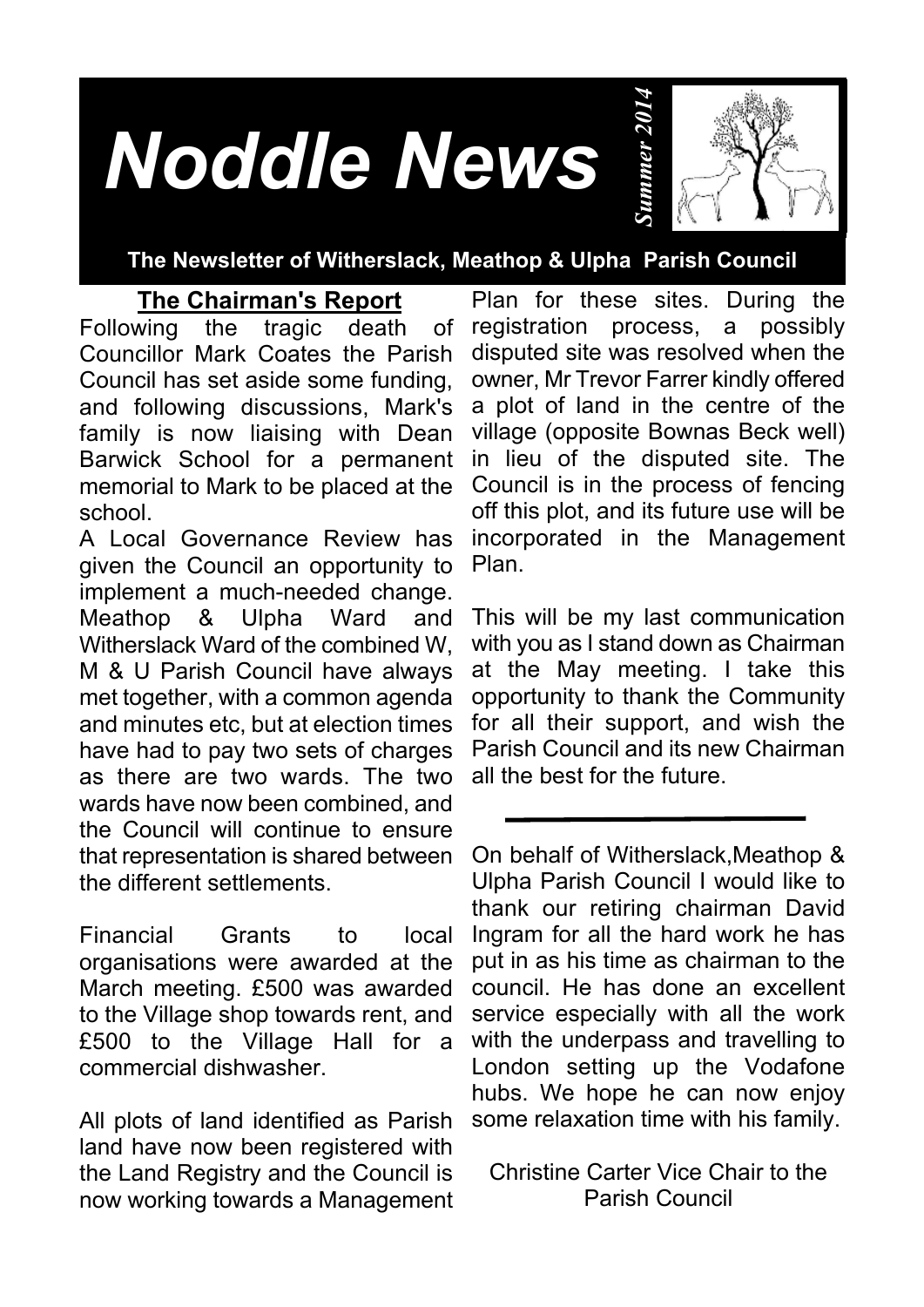# **ST PAUL'S CHURCH**

Easter Day is on 20th April this year and we have a special Easter Communion service in St. Paul's church at 9.30 am. It's always worth coming to church at Easter to enjoy the flower displays and the general decorations for Easter.

Don't forget the Children's Holiday Club morning on Good Friday 18th April 10.00 am-12 noon hosted by Crosthwaite church for all children aged between 3 and 12. Contact Michelle Woodcock 015395 68276 for more details.

We are holding a special Songs of Praise service for the village at 3.00 pm on Sunday 4 th May as part of the Step back to 1914 event. If you have any favourite hymns that you would like to request can you get in touch with me?

We are also due to welcome the Bishop of Penrith, Rt. Rev. Robert Freeman to our joint 5<sup>th</sup> Sunday service at St. Paul's at 10.30am on Sunday 29<sup>th</sup> June. Usually our Two Valleys combined choir takes part in these services which are always uplifting. Later in the year our team of parishes is holding a Confirmation Service at 11.00 am

on Sunday 19th October at Crosthwaite church, also with Bishop Robert. If anyone is interested in exploring being Confirmed into the Church of England, then do have a chat with me as soon as possible.

Do continue to check out our website: www.crosthwaiteandlyth.co.uk/twovalleys

Remember we can place any "Latest News" in the scrolling box very quickly, so do let me know if there is anything appropriate that you would like mentioned.

Any other matters, do feel free to contact me for a friendly chat:

**Rev. Michael Woodcock, The Vicarage, Crosthwaite. LA8 8HX. 015395 68276. email: mich@elwoodcock.com**

## **PLEASE SUPPORT** *YOUR* **LOCAL COMMUNITY SHOP**

Much of the produce sold is unique to your local shop. Locally made cakes are still the all time favourite. The shop now sells wild venison, sourced from local wild roe and red deer.

May we encourage you to make shopping easier for yourself by ordering specific produce that you would like set aside on any day of your choice. Simply tell the volunteer on duty which **fruit or vegetables, dairy produce, meats or pies, breads and buns from the bakery** you want and when you would like to collect them.

**Tel : 015395 52188**

**OPENING HOURS**

**Mon to Thurs**

**7.45am until 6.30pm**

**Friday**

**7.45am until 6.00pm**

**Saturday**

**9am until 1pm**

**Closed Wednesday afternoons and Sunday.**

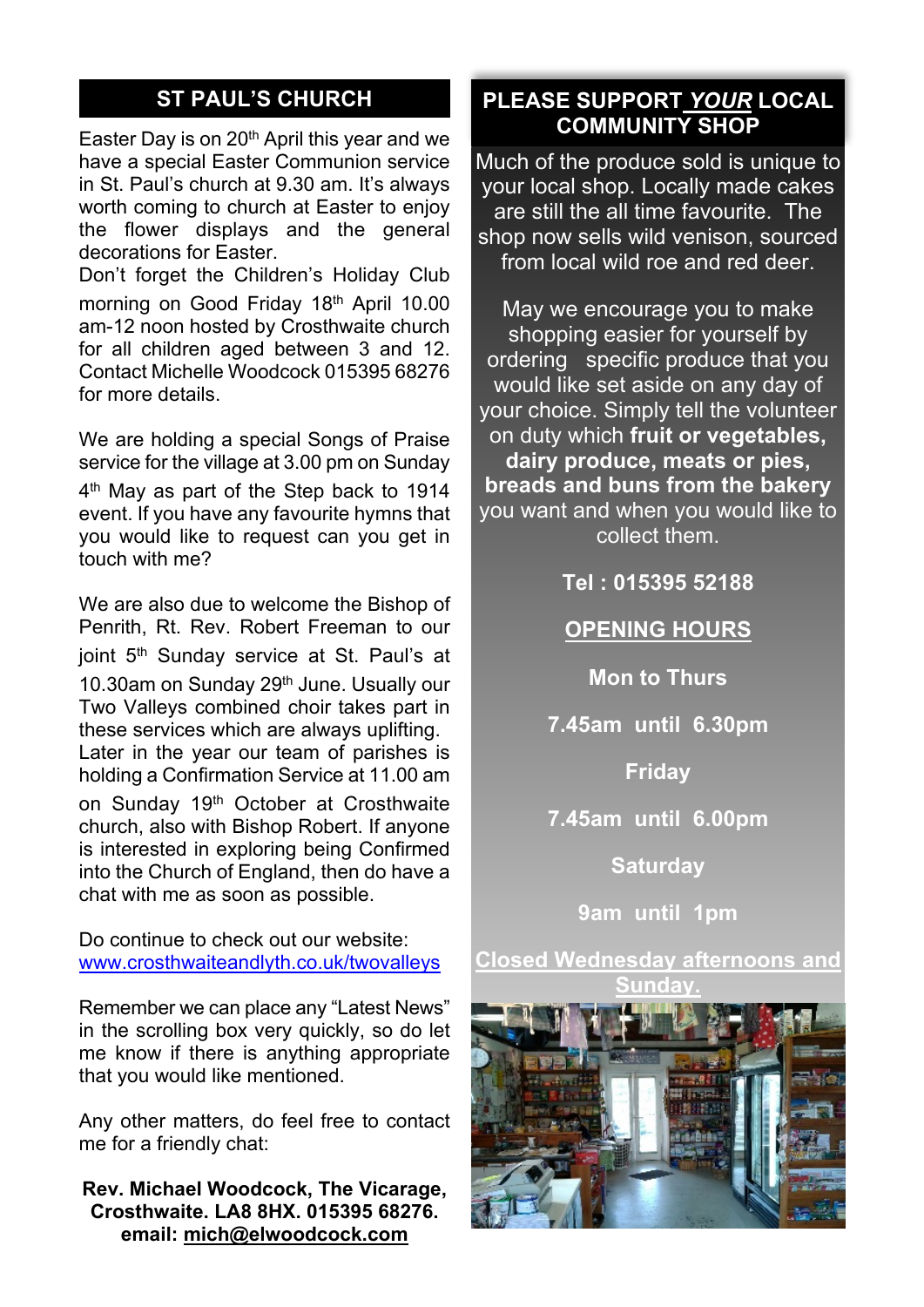# **W I**

Our meetings take place in the Parish Hall at 7.30pm every second Tuesday of the month.

- May 13<sup>th</sup> Resolutions for the AGM
- June 10<sup>th</sup> Safety in the home.
- July  $8<sup>th</sup>$  It shouldn't happen to a nurse - part 2
- Aug 12<sup>th</sup> Summer Outing
- Sept 9<sup>th</sup> Anniversary Party

Enquiries to

#### **Mrs Pauline Hodgson**

#### **015395 52302**

# **PARENT AND TODDLER GROUP**

The group meets every Tuesday in the Parish Hall from

**10 am to midday.**

#### **For more information contact**

#### **Helen 015395 52953**

### **LITTER**

There have been a few reports recently of drinks cans, black plastic bags containing dog excrement and the remains of MacDonald's take-aways being thrown into private properties between the Derby Arms and Town End. We would request that all litter is taken home to be discarded, or deposited in the appropriate litter bins.

# **MONKEY BUSINESS**

A great way for our youths to socialise and take part in activities in the village or further afield.

We currently have 20 members.

Meets alternate Fridays during term time, from 7-9 in the Parish Hall.

# **For more information please contact Steph 52186**

# **THE PARISH HALL**

We had another busy year of fundraising. Please come along to our 2014 events and support us.

| Sat 5 July.        | <b>Treasure Hunt</b><br>and BBQ |
|--------------------|---------------------------------|
| Fri 29 Aug.        | <b>Vegetable Show</b>           |
| <b>Sun 19 Oct.</b> | <b>All Day Breakfast</b>        |
| Sat 22 Nov.        | Mulled wine and<br>Slide show   |

**Or why not join our committee or help at one of these events**

**07917742627.**

#### **PLEASE NOTE**

**A small number of motorists and cyclists have been ignoring the underpass traffic lights. Since we have no wish to jeopardise all the hard work which has been devoted to achieving access through the underpass, the police have started to make random checks to ensure the safety of all users.**